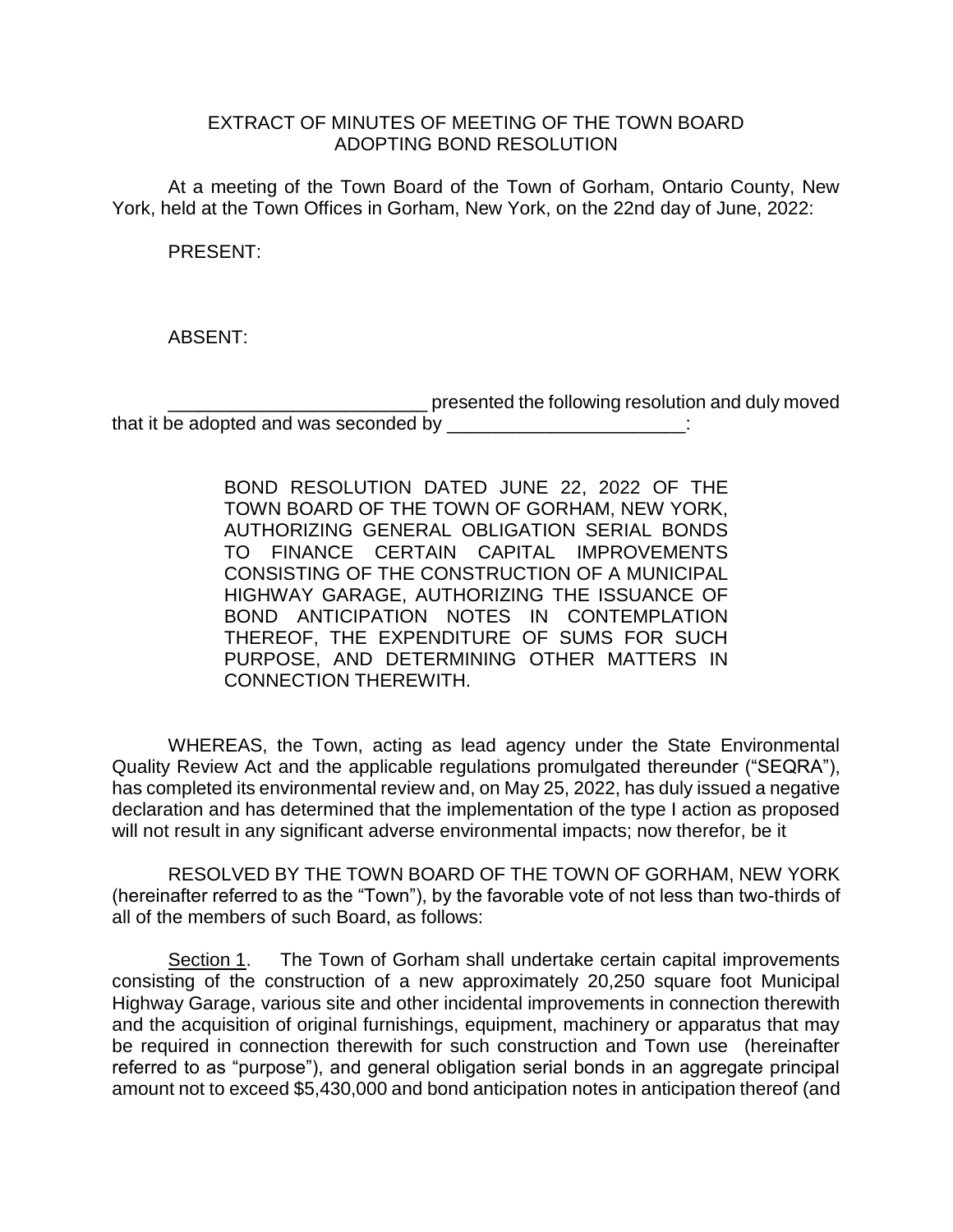renewals thereof) of the Town are hereby authorized to be issued to finance said purpose, and such amount is hereby appropriated therefor.

Section 2. The estimated maximum aggregate cost of said purpose, which may include preliminary costs and costs incidental thereto and costs of the financing thereof, is estimated to be \$6,000,000. The plan for financing of said purpose is to provide (i) \$500,000 from current fund balance to be made available by the Town Board, and (ii) \$70,000 from reserves, and (iii) up to \$5,430,000 of such maximum cost by issuance of obligations as herein authorized, to be offset and reduced dollar for dollar by the amount of any grants received.

Section 3. It is hereby determined and declared that (a) such building shall be a class "A" buildings as defined in Subdivision 11 of Paragraph a of Section 11.00 of the Local Finance Law, and said purpose is one of the class of objects or purposes described in Subdivision 11 of Paragraph (a) of Section 11.00 of the Local Finance Law, and that the period of probable usefulness of said purpose is thirty (30) years, (b) the proposed maximum maturity of said bonds authorized by this resolution will be in excess of five years, (c) current funds required to be provided prior to the issuance of the bonds or notes herein authorized, pursuant to Section 107.00 of the Local Finance Law, to the extent applicable, if any, will be provided, (d) the notes herein authorized are not issued in anticipation of bonds for an assessable improvement, and (e) there are presently no outstanding bond anticipation notes issued in anticipation of the sale of said bonds.

Section 4. The bonds and notes authorized by this resolution shall contain the recital of validity prescribed in Section 52.00 of the Local Finance Law and such bonds and notes shall be general obligations of the Town and all the taxable real property in the Town is subject to the levy of *ad valorem* taxes to pay the principal thereof, and interest thereon, without limitation as to rate or amount, subject to applicable statutory limitations, if any, sufficient to pay the principal of and interest on said bonds and notes.

Section 5. It is hereby determined and declared that the Town reasonably expects to reimburse the general fund, or such other fund as may be utilized, not to exceed the maximum amount authorized herein, from the proceeds of the obligations authorized hereby for expenditures, if any, from such fund that may be made for the purpose prior to the date of the issuance of such obligations. This is a declaration of official intent under Treasury Regulation §1.150-2.

Section 6. The power to further authorize the sale, issuance and delivery of said bonds and notes and to prescribe the terms, form and contents of said bonds and notes, including, without limitation, the consolidation with other issues, the determination to issue bonds with substantially level or declining annual debt service, all contracts for, and determinations with respect to, credit or liquidity enhancements, if any, and to sell and deliver said bonds and notes, subject to the provisions of this resolution and the provisions of the Local Finance Law, including without limitation, the authority to determine whether

2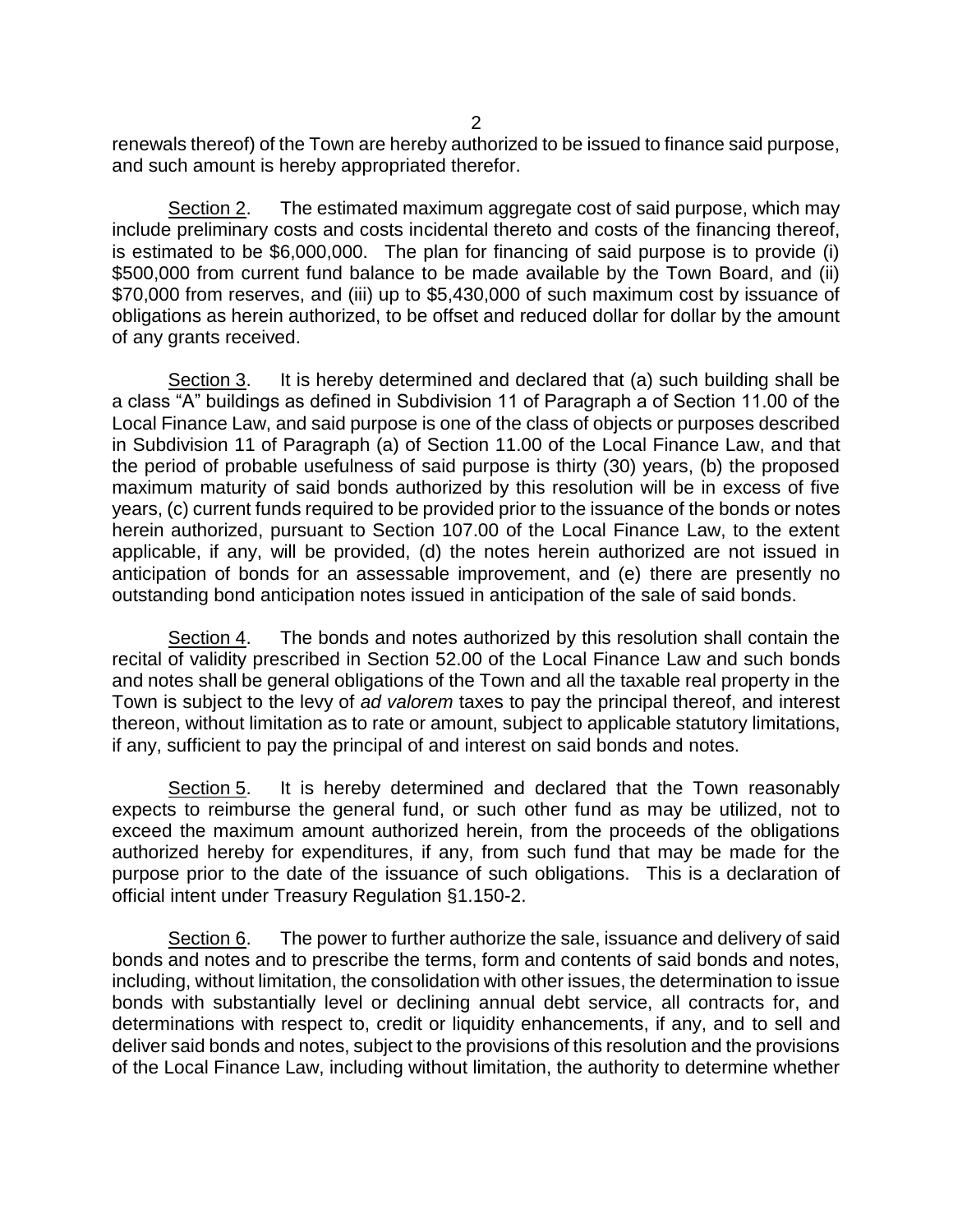to accept bids electronically to the extent allowed by the Local Finance Law, is hereby delegated to the Town Supervisor, the Town's chief fiscal officer. The Town Supervisor and the Town Clerk or Deputy Clerk are hereby authorized to sign by manual or facsimile signature and attest any bonds and notes issued pursuant to this resolution, and are hereby authorized to affix to such bonds and notes the corporate seal of the Town of Gorham.

Section 7. The faith and credit of the Town of Gorham, New York, are hereby irrevocably pledged for the payment of the principal of and interest on such bonds and notes as the same respectively become due and payable. An annual appropriation shall be made in each year sufficient to pay the principal of and interest on such obligations becoming due and payable in such year.

Section 8. After compliance with Section 9 hereof, this resolution shall be published in full by the Town Clerk of the Town of Gorham together with a notice in substantially the form prescribed by Section 81.00 of said Local Finance Law, and such publication shall be in each official newspaper of the Town, in the manner prescribed by law. The validity of said bonds and bond anticipation notes issued in anticipation of the sale of said serial bonds, may be contested only if such obligations are authorized for an object or purpose for which said Town is not authorized to expend money, or the provisions of law which should be complied with, at the date of publication of this resolution are not substantially complied with, and an action, suit or proceeding contesting such validity is commenced within twenty (20) days after the date of such publication; or if said obligations are authorized in violation of the provisions of the Constitution.

Section 9. This resolution is subject to a permissive referendum of the qualified electors of the Town of Gorham, pursuant to Section 35.00 of the Local Finance Law.

The motion having been duly seconded, it was adopted and the following votes were cast:

AYES NAYS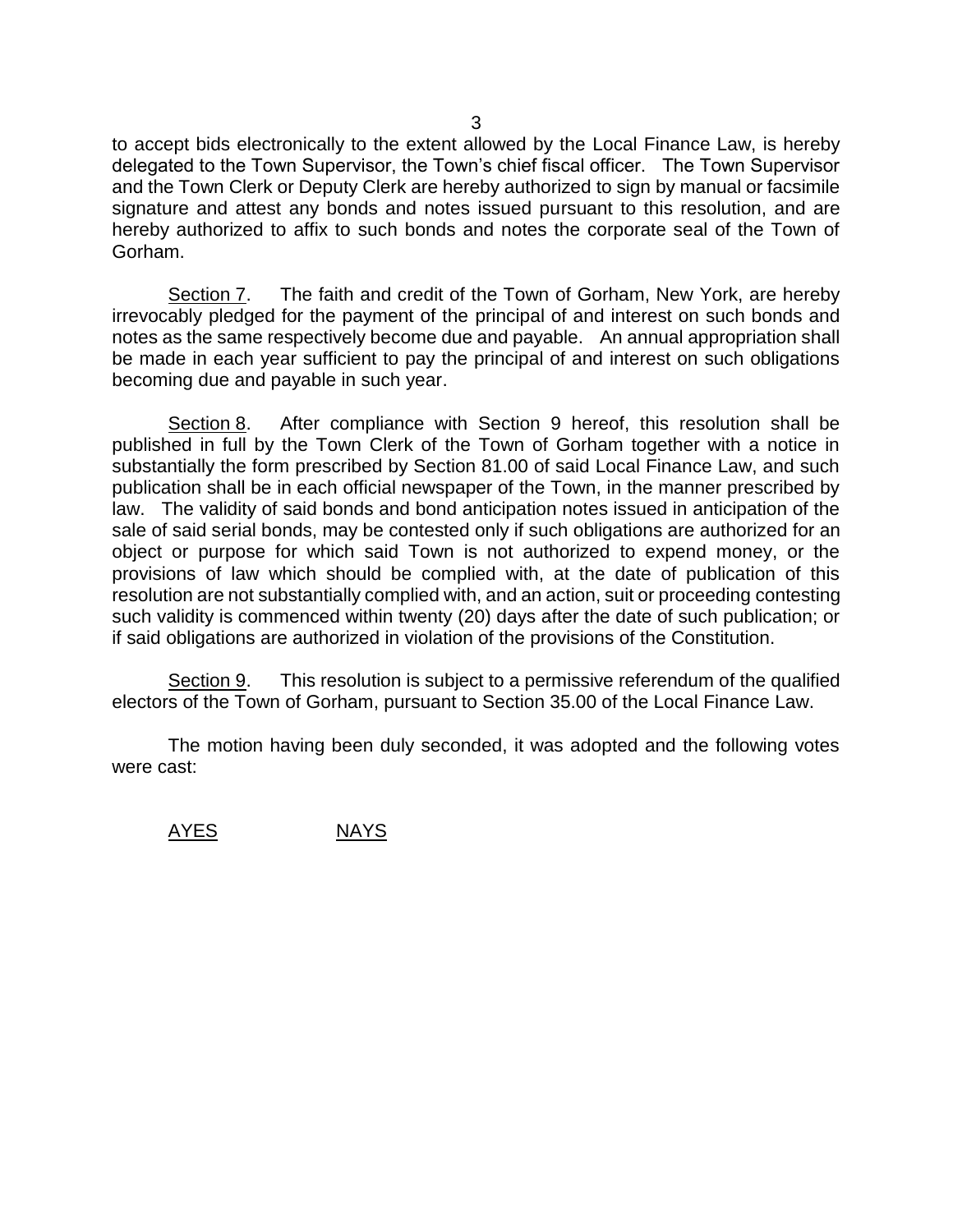## 4 NOTICE PURSUANT TO LOCAL FINANCE LAW SECTION 81.00

The bond resolution published herewith was adopted on June 8, 2022, and the validity of the obligations authorized by such bond resolution may be hereafter contested only if such obligations were authorized for an object or purpose for which the Town of Gorham is not authorized to expend money or if the provisions of law which should have been complied with as of the date of publication of this notice were not substantially complied with, and an action, suit or proceeding contesting such validity is commenced within twenty (20) days after the date of publication of this notice, or such obligations were authorized in violation of the provisions of the Constitution. The bond resolution was subject to a permissive referendum pursuant to Section 35.00 of the Local Finance Law. The period of time has elapsed for the submission and filing of a petition for a permissive referendum and a valid petition has not been submitted and filed.

> Darby L. Perrotte, Town Clerk Town of Gorham, New York